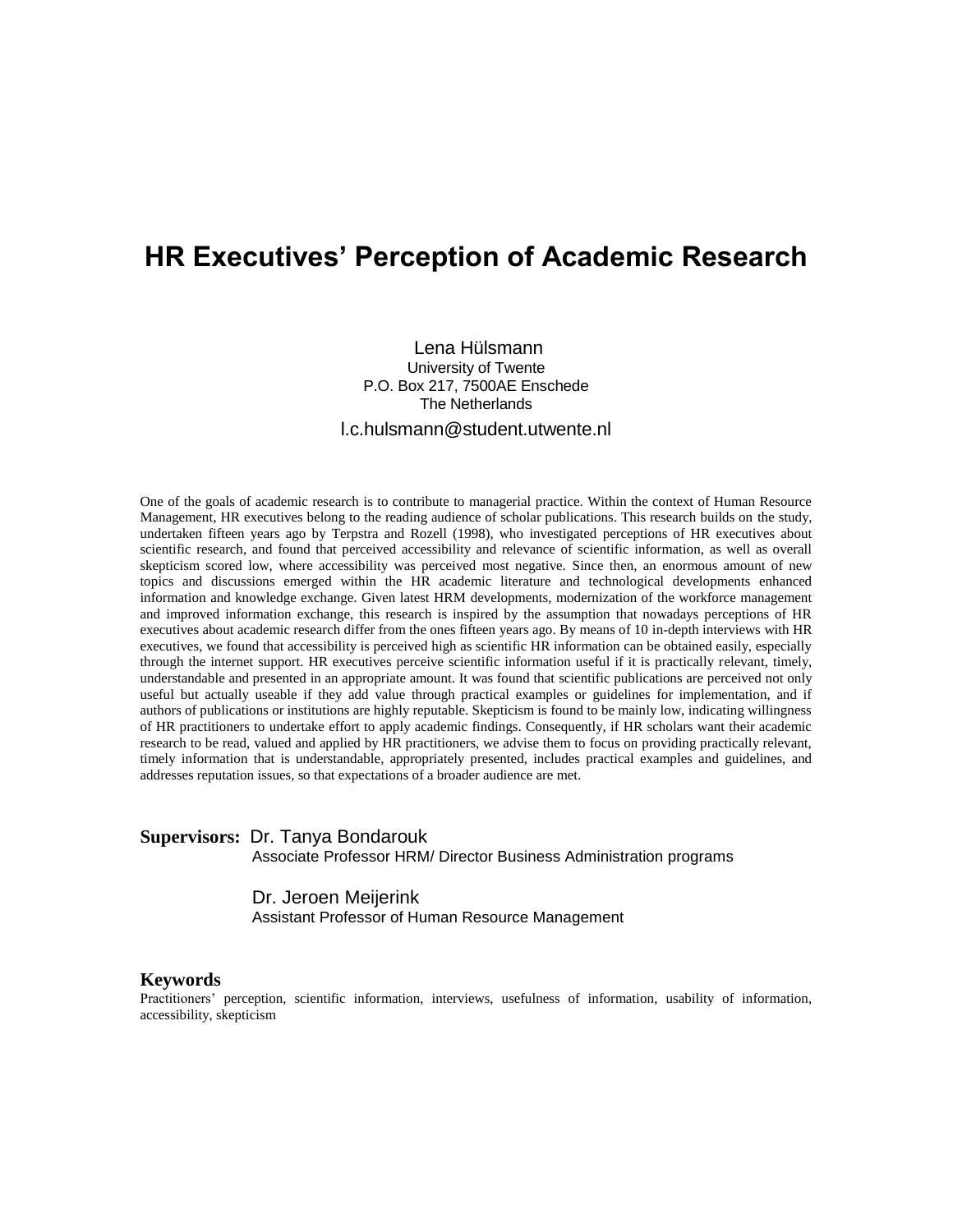Permission to make digital or hard copies of all or part of this work for personal or classroom use is granted without fee provided that copies are not made or distributed for profit or commercial advantage and that copies bear this notice and the full citation on the first page. To copy otherwise, or republish, to post on servers or to redistribute to lists, requires prior specific permission and/or a fee.

1<sup>st</sup>IBA Bachelor Thesis Conference, June 27<sup>th</sup>, 2013, Enschede, The Netherlands.

Copyright 2013, University of Twente, Faculty of Management and Governance.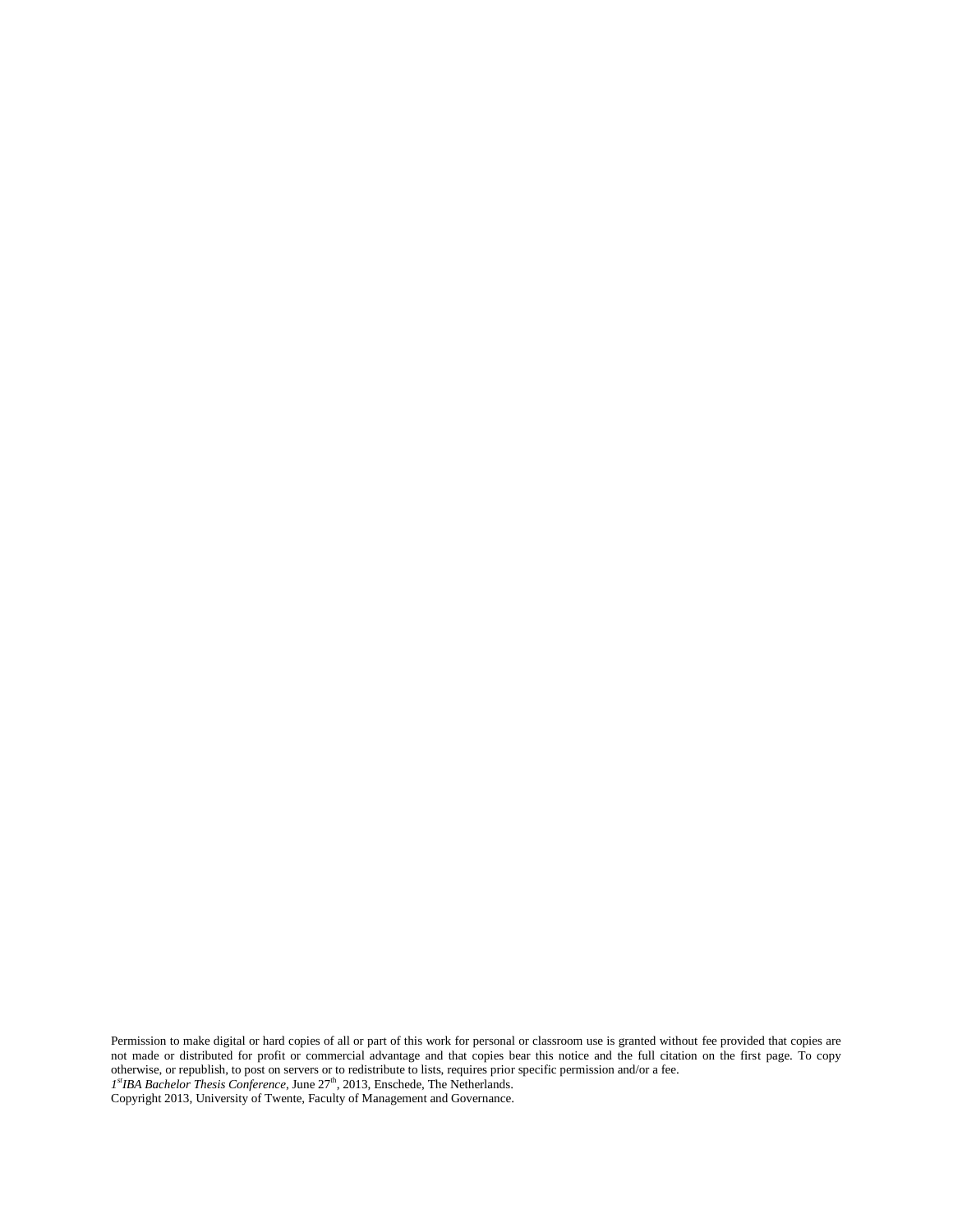## **1. INTRODUCTION: THE NEED TO CLARIFY PRACTITIONERS' VIEW ON ACADEMIC RESEARCH**

The strategic focus of Human Resource Management (HRM) has gained more and more importance within the last decades and was highly addressed within academic research (Gong, Law, Chang, & Xin, 2009; Liu, Combs, Jr, & Ireland, 2007). However, an issues is represented by the ongoing debate of HRM's real contribution to enhanced organizational performance (Fleetwood & Hesketh, 2006). Academic results have shown differences in the outcomes so that the real impact of HRM on overall performance remains unclear which raises the question if academic research on HRM's impact on firm performance and is still relevant and trustworthy as it was found by Terpstra and Rozell (1998). The researchers investigated HR executives' perception of academic research regarding the three factors (1) relevance, (2) accessibility and (3) skepticism. The overall findings indicated that HR executives assess the accessibility of academic research and its findings as the most negative factor as academic journals primary address academics rather than practitioners. Furthermore academic research literature is considered as too theoretical and contains too few recommendations for executives. Thus the practical relevance was found to be low as well. Skepticism regarding academic literature was identified as surprisingly low, so HR executives did not show a lack of trust concerning academic literature. As the research has been conducted about fifteen years ago, it seems to be relevant to investigate the current situation of HR executives' perception of academic research. Although academic research and its results are considered to represent a contribution to managerial practice experience in general (Ellson, 2009; Hilgert, 1972),academic research on the perceived relevance for Human Resource practitioners (or also referred to as HR executives) did not receive remarkable attention. Concerning the increased importance of HRM, the continuous (internal and external) environmental changes due to the globalization process and the rapid technology development (Shinzato, Shibata, Kawahara, & Kurohashi, 2012), which further facilitates and enhances improved information availability, access and exchange, it can be assumed that the HR executives perception of academic research accessibility changed. Furthermore, the ongoing debate on HRM's performance impact might have caused a reduction in the perceived relevance and an increase in skepticism. It is argued that misconduct of academics within research can also have a negative impact on the confidence level of practitioners and the general public concerning academic research (Boaz & Ashby, 2003). Additionally Deadrick and Gibson (2007) found that expectations and importance concerning relevant HR topics are diverging between HR academics and practitioners indicating a gap of research attention. Thus, the expectations and understandings regarding different dimensions of research results, and thus scientific information quality, are considered to play a crucial role in the assessment of academic research. The current situation concerning several factors which are related to the perception of research (and information) quality, and thus being assumed to play a role in the HR executives' perception of research usefulness and usability (Kahn, Strong, & Wang, 2002) will be enfold. Therefore the study of Terpstra and Rozell(1998) is replicated, as the research goal of identifying the current perception of HR executives is replicated, although a different research method (qualitative instead of quantitative research) and model is used based on the following research question:

> *What are the perceptions of HR executives in terms of information usefulness, usability, accessibility, and skepticism?*

In order to determine the overall perception of academic research several aspects of HR executives' personal attitudes about information usefulness, usability, accessibility and skepticism towards academic research, identified within the information quality as well as within the research quality literature, are considered and discussed within the current study, also with regard to their ability to provide appropriate results to give an indication if Terpstra and Rozell's (1998) identified perception still remain or if changes occurred. The goal of this research is to identify the current state of HR executives' perception of academic research. The current state will then be presented also with regard to the findings of Terpstra and Rozell (1998) in order to enfold a potential change which might provide an indication for further research needs in this field of research. The paper has three lines of contribution. (1) Theoretically the framework proposed by Terpstra and Rozell (1998) is improved as it focuses on the four dimensions perceived usefulness, usability, accessibility and skepticism. (2) Empirically it presents the results of the overall perception of HR executives. (3) Practically, it gives recommendations to scholars about the issues in academic research considered important by practitioners (HR executives).

## **2. PERCEPTIONS OF ACADEMIC RESEARCH: TOWARDS A CONCEPTUAL MODEL**

The conceptual model is based on the two research fields of information quality and research quality which are assumed to impact the perceived usefulness and usability of information in general (Kahn et al., 2002), and of academic research studies in particular as the author assumes academic research studies to represent a form of information, namely scientific information. Consequently, the terms academic research and scientific information will be used interchangeable. The perception of information usefulness and usability are further considered as determinants of information usage, so that they present appropriate concepts to explore the actual perception of HR executives on (scientific) information quality which might be related to their usage of academic literature. A literature analysis of information quality concept as well as research quality concept revealed that both concepts involve impacting factors appropriate to measure the perceived usefulness of academic research. Within the information quality literature several dimensions contributing to overall information quality are discussed and can be categorized according to several dimensions (Bovee, Srivastava, & Mak, 2003; Chen & Tseng, 2011; Eppler & Wittig, 2000; Jeong & Lambert, 2001; Kahn et al., 2002; Lee, Strong, Kahn, & Wang, 2002; Madnick, Wang, Lee, & Zhu, 2009; O'Reilly, 1982; Salaün & Flores, 2001; Stvilia, Gasser, Twidale, & Smith, 2007). The information quality dimensions relevant for the present study are represented by those considered to cover the information quality characteristic of "fitness of use" and "meeting or exceeding consumer expectations", thus representing dimensions focusing on the information consumer and its personal attitudes and expectations (Bovee et al., 2003; Eppler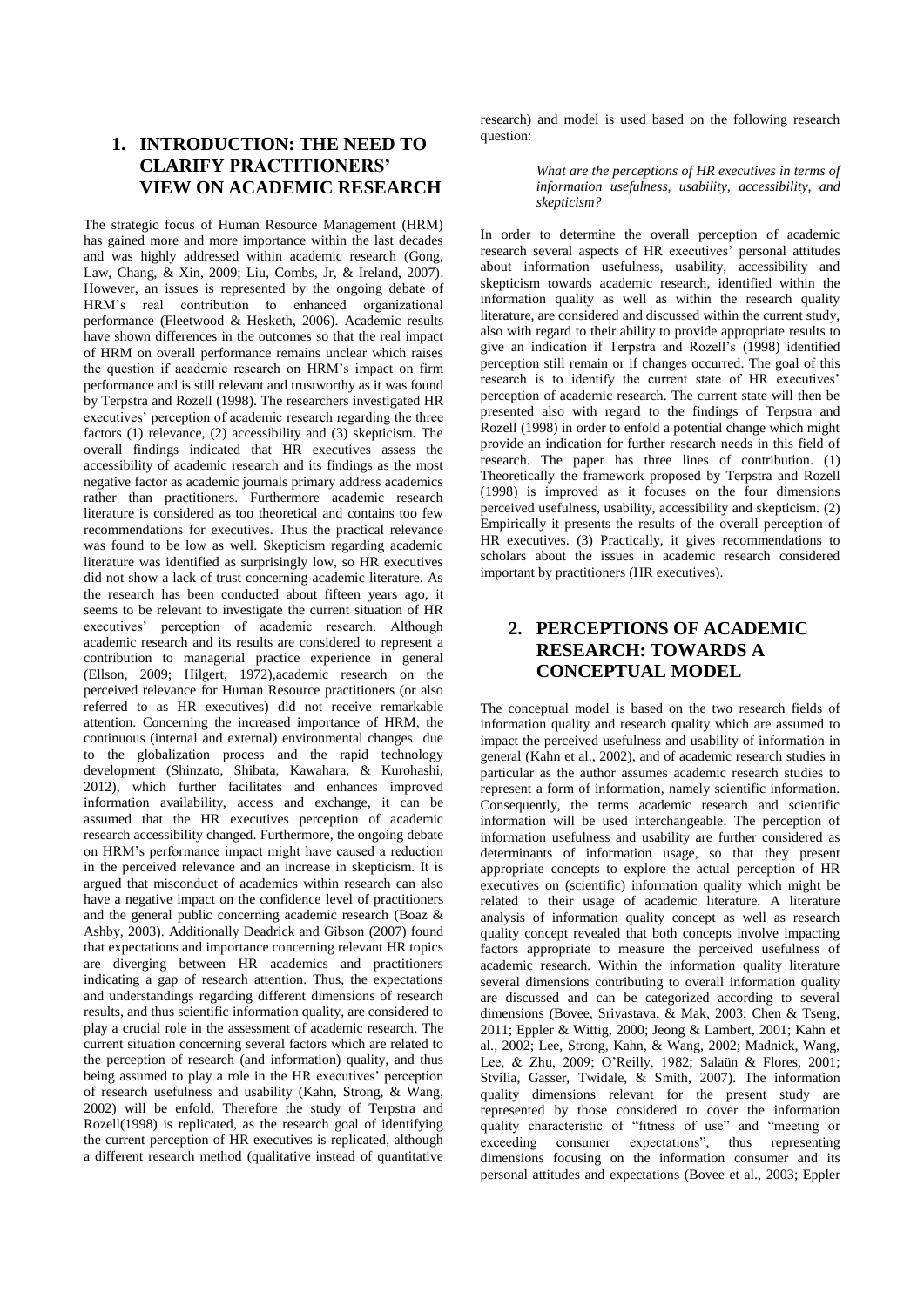& Wittig, 2000; Jeong &Lambert, 2001; Kahn et al., 2002; O'Reilly, 1982), such as useful information and usable information (Kahn et al., 2002). The information quality framework proposed by Kahn et al. (2002) assumes that useful information include appropriate amount (of information), relevancy, understandability, interpretability and objectivity, while usable information involve believability, accessibility, ease of manipulation, reputation and value-added. However, as criticized by Bovee, Srivastava & Mak (2003), the accessibility dimension should be placed as a predominant factor to ensure that information quality is given. Otherwise information can be considered useful although it is not accessible. In the present concept this thought is considered and accessibility is regarded as independent dimension from the information quality concept. Furthermore, information can only be regarded usable if it is useful. To be useful it needs to be sound and dependent, meaning that it is error-free, complete, concise and consistent as well as timely and secure, respectively (Kahn et al., 2002). Here, the security aspect can be left out as this does not seem relevant for practitioners' perception of academic research. The framework proposed by Kahn et al. (2002) represents the base for the research model of the present study but is adjusted and extended by the notion of Bovee, Srivastava & Mak (2003) concerning the accessibility dimension, which was also found by other researchers to be one of the most important aspects of information quality and requires specific attention (Jeong & Lambert, 2001; O'Reilly, 1982). O'Reilly (1982) found that accessibility was even more important than relevance on the overall perceived quality of information. Additionally Jeong and Lambert (2001) mentioned the dimension of attitudes to have one of the highest impacts on the intention to use information. Such an assumption is supported by the findings of O'Reilly (1982), indicating that variations in the perception of information quality can occur based on information consumer experiences, goals or preferences. Next to information quality dimension, further dimensions identified within the research quality literature are added(Boaz & Ashby, 2003). Compared to the information quality literature, the research quality literature contains few discussions about the research quality with regard to practitioners' perception. Research quality is mainly discussed in terms of bibliometric measurement criteria, such as

citation rations and peer reviews (Boaz & Ashby, 2003; Brinn, Jones, & Pendlebury, 2000; Butler, 2008; Cheek, Garnham, & Quan, 2006; Frey & Rost, 2010; Jones, 1999; Seglen, 1997). Although mainly used as measurement concepts, bibliometrics are highly criticized and discussed (Cheek et al., 2006) due to (1) their quantitative nature (Boaz & Ashby, 2003) and (2) the difficulty to apply bibliometric measures correctly (Seglen, 1997) and (3) their focus on addressing mainly the academic community (Korhonen, Tainio, & Wallenius, 2001). Few studies deal with measures assessing the perceived usefulness for practitioners, such as Boaz & Ashby (2003). The authors propose four dimensions of research quality, namely methodological quality, quality in reporting, appropriateness of methods to the aims of the study and relevance to policy and practice. In the present study, the relevance to policy and practice dimension is adopted due to its focus on the endconsumer of research, so that it is added under the term of relevance (as sub-concept of useful information). The dimension of quality in reporting refers to the way of communicating research findings which the author of the present study assumes to fit the concept of useful information in terms of the possibility to understand information. The concept of skepticism was not covered within the information- and research quality literature, so that it is adopted from Terpstra and Rozell's (1998) research concept and added to the present research model. In the context of investigating the HR executives' perception of academic research, these concepts provide the base for measuring the perceived usefulness and usability of scientific information (and the actual usage of academic research by HR executives). The perceived usefulness and usability of information are measured through the concepts of appropriate amount (of information), relevancy (including relevance to practice), understandability (including quality in reporting), interpretability and objectivity; and believability, ease of manipulation, reputation and value-added, respectively. Additional dimensions of the model are accessibility of scientific information and skepticism towards scientific information which are assumed to contribute to the overall perception of academic research.



**Figure 1: Factors impacting HR executives' perception of academic research**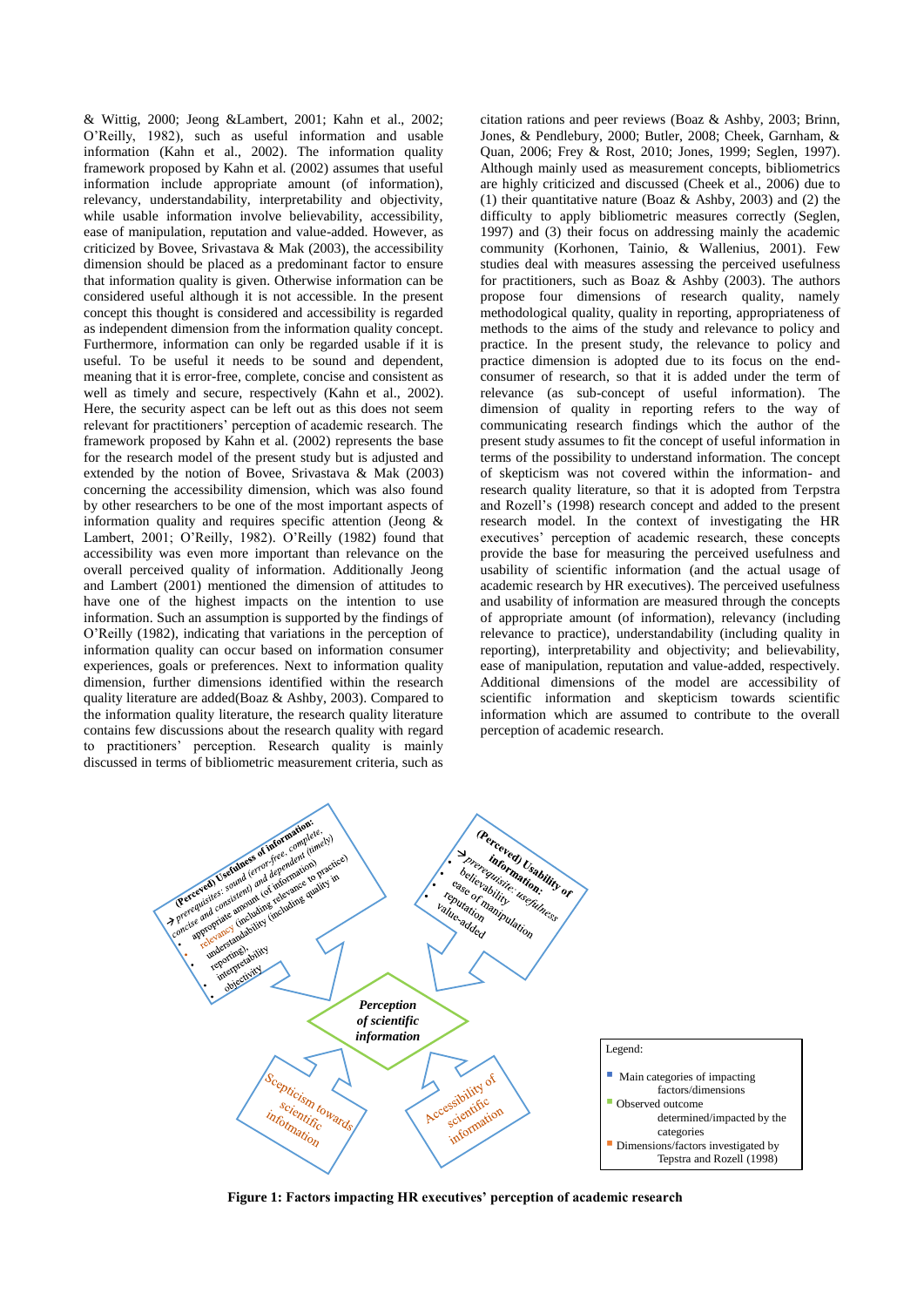## **3. METHODOLOGY**

### **3.1 Research design**

An explorative research was performed in order to describe potential changes of Terpstra and Rozell's (1998) findings and to discover potential needs for further empirical investigation of the validity of his assumptions stated in the conceptual model. To enfolde the informants' (HR executives') viewpoint regarding the presented issues, a qualitative research design was chosen (Pratt, 2009) which consists of, empirical interviews about practitioners perception regarding academic research in general. Moreover, the collection of individual opinions, being subjective in nature, could be ensured by using interviews which contained discussion topics regarding the determinants of the perception of academic research in the business context of HRM. Additionally, the degree to which academic research is actually used by HR executives was investigated by the interview questions. Finally, the interview findings are presented with regard to differences to the findings of Terpstra and Rozell (1998). The findings are presented in a figure indicating which factors are perceived most important by the respondents, so that an overview for academics who want to target HR executives directly can base their research and the presentation of their findings in a way that suits the needs and expectations of targeted practitioners. So that it allows academics to target their research and research findings specifically to the needs and expectations of HR executives. Further, the areas and topics stated by HR executives, where scientific information was used successfully are presented so that academics have a clear overview in which areas of the HRM field informaton exist that was valued by practitioners.

## **3.2 Selection of cases**

The interviewees sample consists of eleven HR executives of nine companies (in one company two HR executives from different independent business divisions were interviewed) which all have at least one HR department or even several different business-division related HR departments. Consequently, HR executives represent the units of analysis, that were sampled based on the specific societal category (HR executives) being studied (Mays & Pope, 1995). HR executives were sampled as they represent the conneting point between theory and practice of HRM. HR executives ideally use and interpret academic research to find solutions for practical situtations or problems and consequently are responsible for implementing theory-based solutions. Their individual perception of acadmic research might impact the degree of usage. To provide a sufficient degree of diversity among interviewees, which serves to enable a potential variety of answers and thus the consideration of different viewpoints, HR executives of different firms within different industry sectors were choosen<sup>1</sup>. However, most HR executives are located in Germany (eight) while one is located in the Netherlands and one in the UK. Three companies operate in the chemical industry, while the others cover the automotive, plastic films, engineering services, electronics, building envelopes (windows,facades,doors), or waste disposal industries. The participating HR executives included seven women and four men.The author(s) expected to gain sufficient data richness through in depth interviews and diversity. The cases (interviewees) were collected based on relationships with family members or friends. However, the interviewer did not know every interviewee in advance as some were contacted

 $\overline{a}$ 

based on third party relations. The table below (Table 1) provide an overview about the participating interviewees, which were anonymised (as well as companies) due to the demand of certain interviewees.

#### **3.3 Data collection method**

Interviews were designed based on a literature research concerning interview design and wereconducted individually, besides one interview where two HR executives decided to participate at the same time (within a discussion), either face-toface (three interviews with three interviewees) or by telephone (seven interviews with eight interviewees). Interviews leasted 30 to 60 minutes, seven hours in total. Answers were collected by recording them, as well as by taking notes. The interviews were constructed in a semi-structured way and were based on a guideline for the interviewer that indicated the the topics to be discussed with the interviwees. In this regard, all interviewees were asked questions concerning the same issues, however, leaving freedom to the interviewer to rephrase the questions and to adjust them according to specific answers. Therefore, interview questions include a specific topic but were only phrased in short sentences to provide examples to the interviewer how questions could be asked. A question to concerning the perceived accessiblity are represented by the following example: *If you (would) need academic research findings, where do you get them from?Is it easy or difficult for you to get them?* An example question of perceived usefuness was: *What do you expect from academic research so that you find it useful?* For perceptions about useability: *To be actually applied or to consider for an application, what aspects needs to be included within academic research/scientific information?* A possible question for skepticism was: *If there were new concepts, theories or findings in the HR academic literature, how likely would you be to use or test them?* They serve to start a discussion on the presented question topic where the interviewer guided the discussion but left a certain degree of freedom to the respondent. Thus missing, rejecting or ignoring new ideas and contributions was avoided and issues could be discovered in more detail. However, the interviewer guided the discussion and ensured that most relevant concepts were not left out and that the time frame of 60 minutes was not exceeded. Guidance through the interview was crucial within the present research as the current state of practitioners' perception had to be enfold, and the concepts of Terpstra had to be covered by the respondents in order to be able to explore if perceptions of HR executives about academic reseach differ from those identified by Terpstra and Rozell (1998). A semi-structured interview approach was choosen because it allowed for exploration of potential other factors playing a role for HR executives' perception of academic research although they might not be covered by the research model. The interviews held face-to-face were recoreded, which was not possible for phone-based interviews. During all interviews notes were taken in form of bullet points including short sentences and key words covering the main thoughts of the respondents. Afterwards the interview protocols were sent to the respondents to ensure that the notes match their intended meanings. After having reached an agreement, the interviews were analysed by coding the notes into categories belonging to the dimensions of the research model (Burnard, 1991).

 $<sup>1</sup>$  An overview of the participating companies can be found in</sup> the appendix.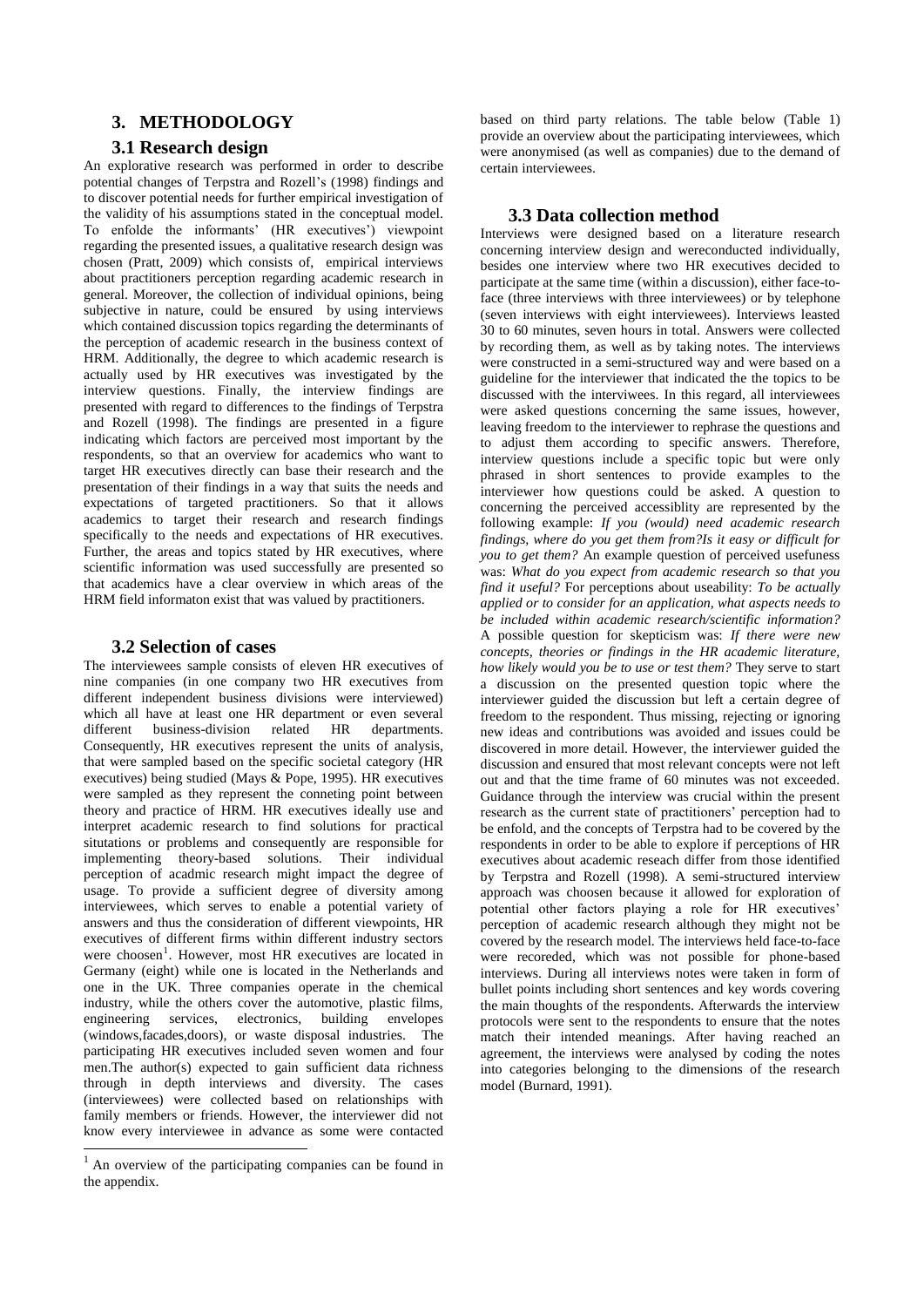| <b>Interviewee</b>                                                           | <b>Interviewee function</b>                                                           | scope of tasks and responsibilities                                                                                                                                                                                                                                                                                                                                               | Gender of<br>interviewee |
|------------------------------------------------------------------------------|---------------------------------------------------------------------------------------|-----------------------------------------------------------------------------------------------------------------------------------------------------------------------------------------------------------------------------------------------------------------------------------------------------------------------------------------------------------------------------------|--------------------------|
| Interviewee 1<br>(Company 1)                                                 | HR Business Partner Regional<br>Business Unit (Europe)                                | Classical HR tasks (compensation, recruitment, employee<br>development, succession planning, recruiting and operative<br>business tasks)                                                                                                                                                                                                                                          | male                     |
| Interviewee 2<br>(Company 2,<br>business<br>division 1)                      | Head of Human Resource<br>department of business division 1                           | Responsible for employees at two production sites, less<br>strategic and more hands-on work, first contact person for<br>process from the recruitment to leavage/retirement, responsible<br>for the administrative process                                                                                                                                                        | female                   |
| Interviewee 3<br>(Company 2,<br>business<br>division 2)                      | Head of HR of business division<br>2 (firm's core business) Europe                    | Tasks are e.g. restructuring, within HR team working on<br>employee or graduate development, internal communication;<br>with board working on strategy, and simoulatously on specific<br>issues on different sites. (HR) department acts little in a way of<br>central function, more having a disperged focus                                                                    | female                   |
| Interviewee 4<br>(Company 3)                                                 | Human Resource Management of<br>one production site                                   | Responsible for the HRM of indirect areas, first contact person<br>for managers working in laboratory, or Engineering functions,<br>including tasks like employee development, placed between the<br>purely strategic and purely administrative functions; beyond the<br>day-to-day business strategic tasks, topics or projects with<br>focus on our specific plant are realised | male                     |
| Interviewee 5<br>(Company 4)                                                 | Project management on culture<br>and change belonging to HRM,<br>before: pure HR role | Responsible for transformation of organisational culture,<br>workshops with employees, changing behaviours                                                                                                                                                                                                                                                                        | female                   |
| Interviewee 6<br>(Company 5)                                                 | head of the group's HQ HRM<br>department (central function)                           | Supporting the subsidiaries and sites worldwide including tasks<br>as concept development on how to integrate subsidiaries and<br>their employees or transferring education practice<br>, central function, which is however quite narrow: recruiting is<br>done locally                                                                                                          | male                     |
| Interviewee 7<br>(Company 6)                                                 | Head of the company's HR<br>department                                                | Leading HR department (operative and comprehensive<br>tasks). Whole process from recruitment to retirement, such as<br>onboarding or payment accounts. Besides employee<br>development all HR tasks are performed by the HR department                                                                                                                                            | female                   |
| Interviewee 8<br>(Company 7,<br>interview<br>together with<br>interviewee 9) | Head of HR department                                                                 | Responsible for overall HR tasks (together with colleages) such<br>as talent management, selection processes or employer<br>branding                                                                                                                                                                                                                                              | male                     |
| Interviewee 9<br>(Company 7<br>interview<br>together with<br>interviewee 8)  | HR representative<br>talentmanagement                                                 | Responsible for talent management (close cooperation,<br>networking with universities, education institutions)                                                                                                                                                                                                                                                                    | female                   |
| Interviewee 10<br>(Company 8)                                                | Head of subsidiary's Human<br>Resource department                                     | Tasks such as the payment account or recruitment activities<br>(the whole process from job interviews to providing the<br>contract)                                                                                                                                                                                                                                               | female                   |
| Interviewee 11<br>(Company 9)                                                | Group leader HR Business<br>Partner                                                   | Recruiting and employee support until the employee leaves the<br>company, or legal aspects (labour law),<br>Not in the scope: employee development or payment account                                                                                                                                                                                                             | female                   |

## **Table 1: Overview of participating HR executives (selected cases)**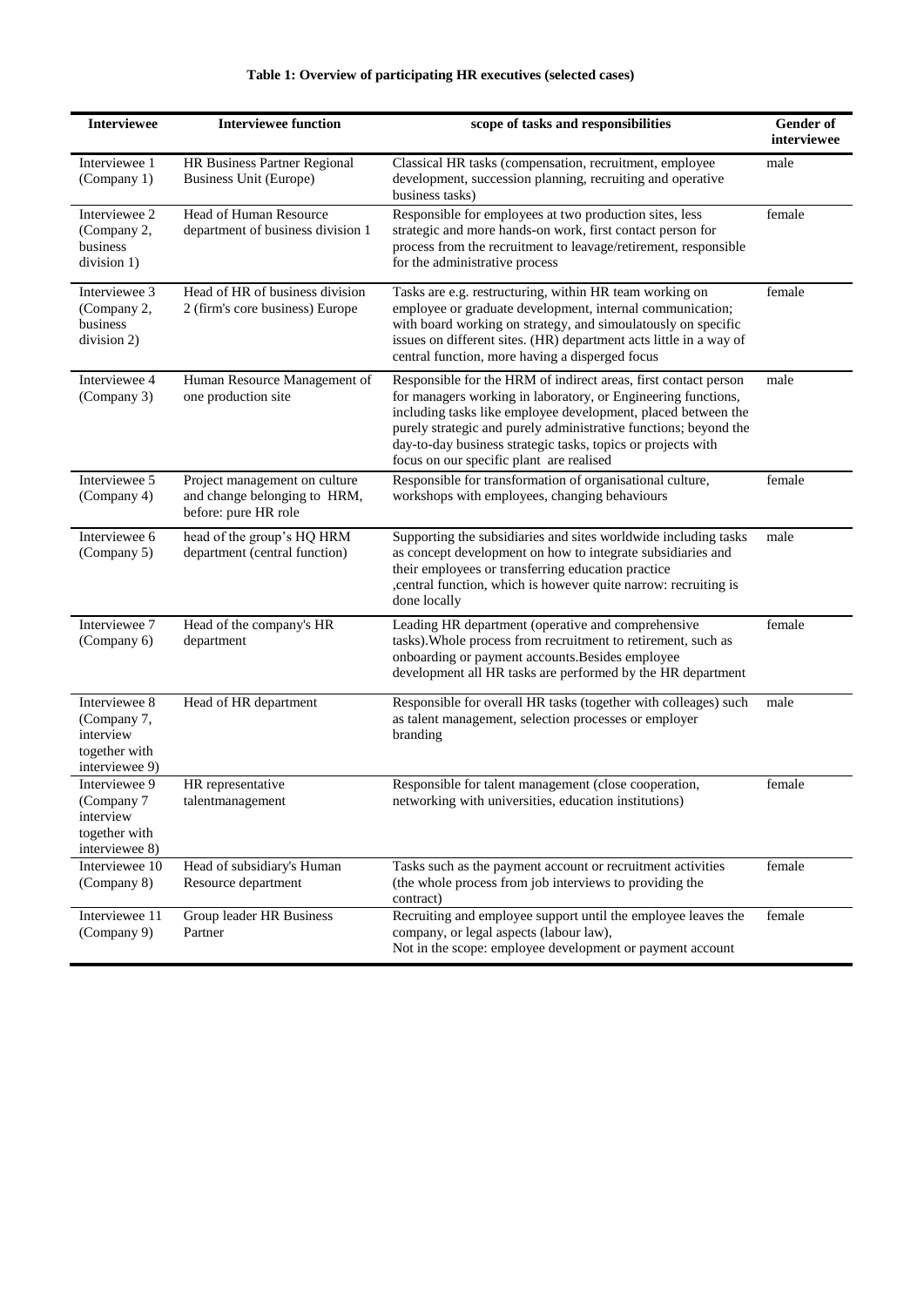## **3.4 Data Analysis Method**

The interviews were analysed according to the analysis method proposed by LeCompte (2000). Notes were taken while reading through the interview protocols. Each protocol took two to three readings. Statements were looked through in order to identify different items (indicating a certain category or subcategory/ dimension of the research model or newly emerged categories). These items were marked and then assigned to the different categories or subcategories of the conceptual model where they belong to or fit best (LeCompte, 2000). The decision of fitting the items into a certain category was mainly based on the proposed definition of the dimensions (see Table 2 below). It

was also noted if the respondents did not mention a certain category or subcategory of the conceptual model. Those where coded as absent/not mentioned. In a case where the aspects stated by the interviewees did not fit the existing categories, they represented a new category or a subcategory of an existing one if a fit into the category was reasonable. Further, if other interviewees' responses were consistent with, and supported, the new category it was reasonable to keep it. In order to facilitate the process of assigning items to the categories or subcategories, a table was constructed<sup>2</sup>. After having assigned the responses/statements to the categories (such as usefulness or accessibility of information) and their subcategories (such as

<sup>2</sup> This comprehensive table including the full raw data is available upon request. Contact the author.

| <b>Dimension</b><br>(perceived degrees)                                  | <b>Definition</b><br>(the extent to which )                                                                                                                                                                                                                                         |  |  |  |
|--------------------------------------------------------------------------|-------------------------------------------------------------------------------------------------------------------------------------------------------------------------------------------------------------------------------------------------------------------------------------|--|--|--|
| <b>Appropriate Amount of</b><br><b>Information</b>                       | the volume of information is appropriate for the task at hand (Kahn, Strong, & Wang, 2002) matching the<br>needs and expectations of the consumer (self-administrated extension of the definition)                                                                                  |  |  |  |
| <b>Believeability</b>                                                    | informtion is regared as true and credible (Kahn et al., 2002)                                                                                                                                                                                                                      |  |  |  |
| <b>Completeness</b>                                                      | information is not missing and is of sufficient breadth and depth for the task at hand (Kahn et al., 2002)                                                                                                                                                                          |  |  |  |
| <b>Concise Representation</b>                                            | information is compactly represented (Kahn et al., 2002)                                                                                                                                                                                                                            |  |  |  |
| <b>Consistent</b><br>Representation                                      | information is presented in the same format (Kahn et al., 2002)                                                                                                                                                                                                                     |  |  |  |
| <b>Ease of manipulation</b>                                              | information is easy to manipulate and apply to different tasks (Kahn et al., 2002)                                                                                                                                                                                                  |  |  |  |
| <b>Free-of-Error</b>                                                     | information is correct and reliable (Kahn et al., 2002)                                                                                                                                                                                                                             |  |  |  |
| Interpretability                                                         | information is in appropriate languages, symbols, and units, and the definitions are clear (Kahn et al., 2002)<br>so that the information consumer is able to transfer the information (message) to different settings/contexts<br>(self-administrated extension of the definition) |  |  |  |
| Objectivity                                                              | information is unbiased, unprejudiced, and impartial (Kahn et al., 2002)                                                                                                                                                                                                            |  |  |  |
| <b>Relevancy</b>                                                         | information is applicable and helpful for the task at hand (practical orientation) (Kahn et al., 2002)                                                                                                                                                                              |  |  |  |
| <b>Reputation</b>                                                        | information is highly regarded in terms of its source or context (Kahn et al., 2002)                                                                                                                                                                                                |  |  |  |
| <b>Timeliness</b>                                                        | the information is sufficiently up-to-date for the task at hand (Kahn et al., 2002)                                                                                                                                                                                                 |  |  |  |
| Understandability                                                        | information is easily comprehended (Kahn et al., 2002) and to which the consumer is able to receive the<br>information (message) as intended/meant by the producer (self-administrated extension of the definition)                                                                 |  |  |  |
| <b>Value-added</b>                                                       | information is beneficial and provides advantages from its use (Kahn et al., 2002)                                                                                                                                                                                                  |  |  |  |
| <b>Usability</b><br>(low, moderate, high)                                | information is (considered) useful and applicable within practice and contributes to fundamental theory or<br>knowledge (self-administrated)                                                                                                                                        |  |  |  |
| <b>Usefulness</b><br>(low, moderate,high)                                | information is sound, dependent, of appropriate amount, relevant, understandable, interpretable, objective<br>(self-administrated)                                                                                                                                                  |  |  |  |
| <b>Skepticism</b><br>(low, moderate,high)                                | one is not willing to put complete, unconditional confidence into information (self-administrated)                                                                                                                                                                                  |  |  |  |
| <b>Overall perception/</b><br>attitudes (positive,<br>neutral, negative) | the personal beliefs and understandings about the information at hand (self-administrated)                                                                                                                                                                                          |  |  |  |
| <b>Accessibility</b><br>(low, moderate, high)                            | information is obtainable, receivable or possible to entre (self-administrated)                                                                                                                                                                                                     |  |  |  |
| <b>Soundness</b><br>$(existent/given, non-$<br>existent/absent)          | information is error-free and provides conciseness (concise representation), consistency (consistent<br>representation) and completeness (self-administrated)                                                                                                                       |  |  |  |
| <b>Dependency</b><br>(existent/given, non-<br>existent/absent)           | information is timely, meaning that it is given at a time close to the actual need/present when<br>needed/required) (self-administrated)                                                                                                                                            |  |  |  |

#### **Table 2: Definitions of the dimensions proposed in the conceptual model**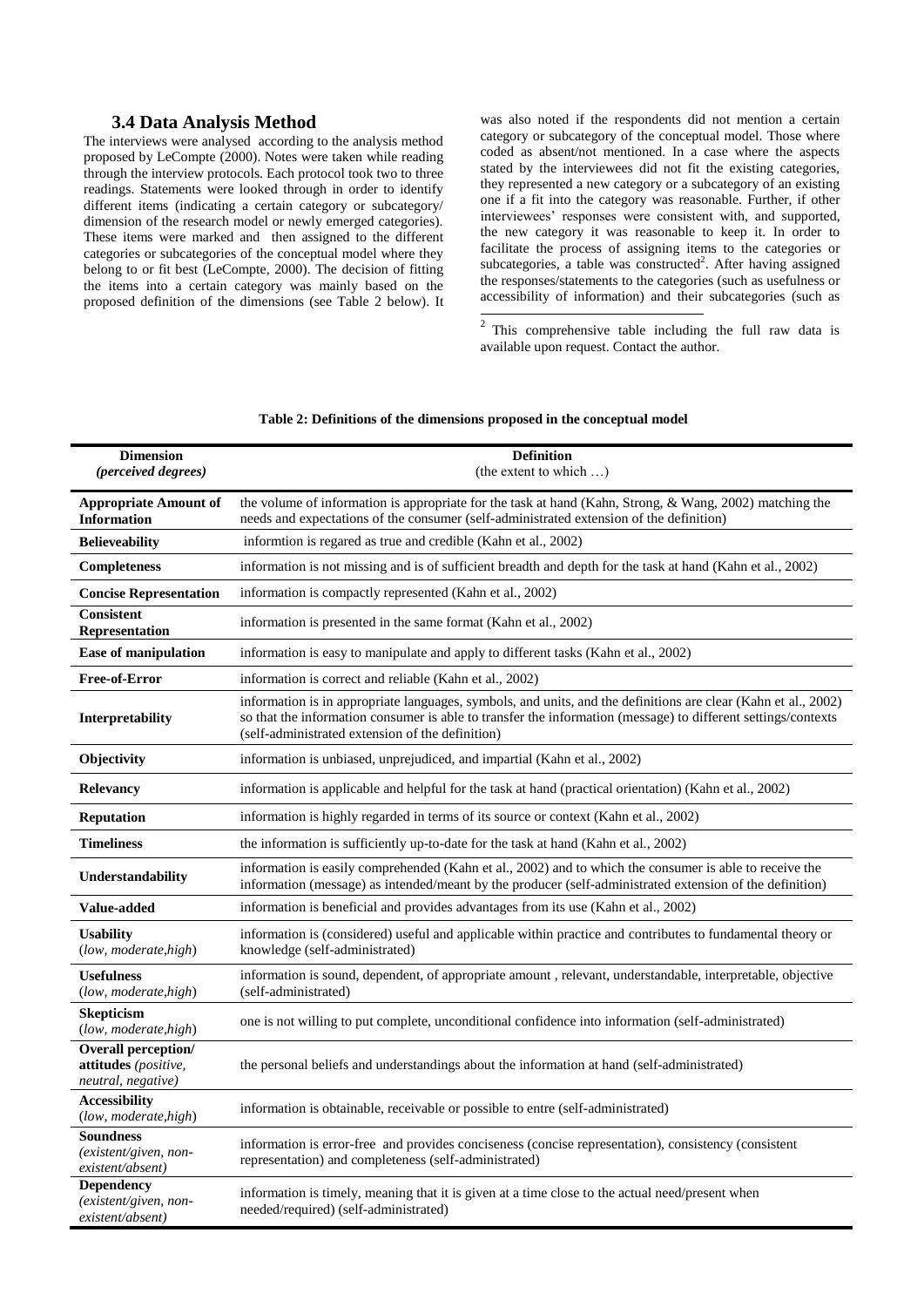understandability as subcategory of usefulness), the next step was identifying patterns in the perceptions of the respondents regarding the categories (representing characteristics/attributes of scientific information/academic research perceptions). If similarities occurred in the perception within a certain category. determinded by similarities within subcategories, it was checked if those respondents also had similar overall perceptions of scientific information in HRM. The patterns taken together provided a structure, allowing the researcher to determine the (overall) perception of HR practitoners concerning academic research, so that she could give a description of the (current) overall perception. The results are described and most important aspects of HR executives perception are presented in a figure.

## **4. RESULTS**

The interview findings reveal that the perceptions as well as the degree of usage vary among the respondents. The overall perception can however be regarded as quite positive. No respondent stated a negative perception while a minority described their perception as neutral, which they stated to be grounded in their degree of scientific/academic information usage which was either very low/rare or even non-existent. The perceptions are presented according to the four main categories of perception determinants, namely the accessibility, usefulness, usability and skepticism.<sup>3</sup>

#### **4.1 Perceived Accessibility**

Gaining access to scientific information was reported as quite easy, indicating a high degree of overall perceived accessibility. Respondents stated that, even if they did not use scientific information, they would be able to gain access. They knew where to search or ask for such information. Some named the internet as facilitator in terms of making scientific information sources, such as articles, easily available. The main sources seem to be professional journals which involve practitioner reviews, empirical research articles or purely conceptual/ theoretical scientific articles. The index is perceived as important to scan contents and to decide on relevant information sources. Employing students who write their theses with(in) the company is a often stated sources of gaining access to relevant scientific information. Further sources are consultants, summaries (for instance Harvard Review) or expert/colleague consultation (e.g. internal knowledge sharing platforms), which three respondents categorized as a sort of indirect access, as these sources are based on scientific information consumption by others communicated to the respondents. The findings differ from Terpstra and Rozell's (1998) results as they found that accessibility was perceived negative. The actual results reveal that the perception is quite positive and has little influence on the actual usage.

### **4.2 Perceptions of usefulness**

The interviewees stated different perceived degrees of usefulness and referred to a variety of factors contributing to the usefulness. Relevance, timeliness, the amount and understandability appear to be the most stated and most important aspects. Furthermore some referred to the soundness in terms of perceiving correctness (error-freeness) and conciseness as crucial. The (practical) relevance was highly 1

discussed. Most interviewees had the perception that the relevance varies a lot because of individual, diverse organizational environments and (economic and financial) situations. Some respondents did not see the practical relevance because in their eyes the information was not tailored to their needs (such as small size, low budget, high operational focus) as one Head of a chemical company divisional HR department stated: "*We do not tend to use it, its so much away from our industry, the board would laugh at me."* The same interviewee reported:

> *I did go to an European HR directors meeting: When I saw the agenda I realized that the topics were very much away from my issues, very much country specific. They had a lack of focus on the overall European level and specific issues relevant to my work.*

Others stated that information is relevant, especially in order to get an overview about trends or new perspectives. As one respondent of another chemical company illustrated:

> *I once had a supervisor who said: "It does not matter how much you can remember, you always learn something new (when talking to others, consultants)" This can be transferred to scientific information: when you keep your eyes open chances are high that you are cleverer than before also if you have to deal with other things at the moment.*

Here the dimension of timeliness is perceived as being moderately important because information could be used later, when appropriate. However, the majority of respondents had a contrasting view and stated the timeliness as highly important, especially with regard to studies on compensation structures and trends. Consequently the perception of timeliness and its contribution to usefulness is assumed to depend on the topic at hand but is mainly perceived essential. The amount is perceived as highly important and a too extensive volume may contribute to a negative perception. HR executives report a restricted a restricted amount of time they could invest in literature research (searching, reading and understanding). Therefore they expect scientific information to be presented in a compressed format, making the key message(s) visible at the first sight. They would not be "*willing to explore the key/core message anymore"* if the too scientific language is used or the key message becomes not clear. The understandability is also addressed here. A minority of respondents reported a low degree of understandability contributing to low perceived usefulness. The understandability is perceived moderately given but highly important and dependent on the content and its presentation, which is also important for a high perceived interpretability. The interpretability is reported to occur if information is relevant to the practical context and firm specific needs, such as industry specific compensation structures or recruiting mechanism. Objectivity was not mentioned by the interviewees as part of perceived usefulness. The overall perception of usefulness is moderate, based on a high importance of the practical relevance dimension, which is not always given due to a reported lack of practical examples and support contact information or inappropriateness regarding the organizational situation and its context. These results support the findings of Terpstra and Rozell (1998), indicating that practical relevance can serve as a negative factor on the HR executives perception concerning scientific information.

#### **4.3 Perceived usability**

The degree of perceived usability is reported to be based on the perceived usefulness, perceived added-value, and to a certain

 $3$  A table including sample of interview quotes per conceptual dimension can be found in the appendix (Table A2)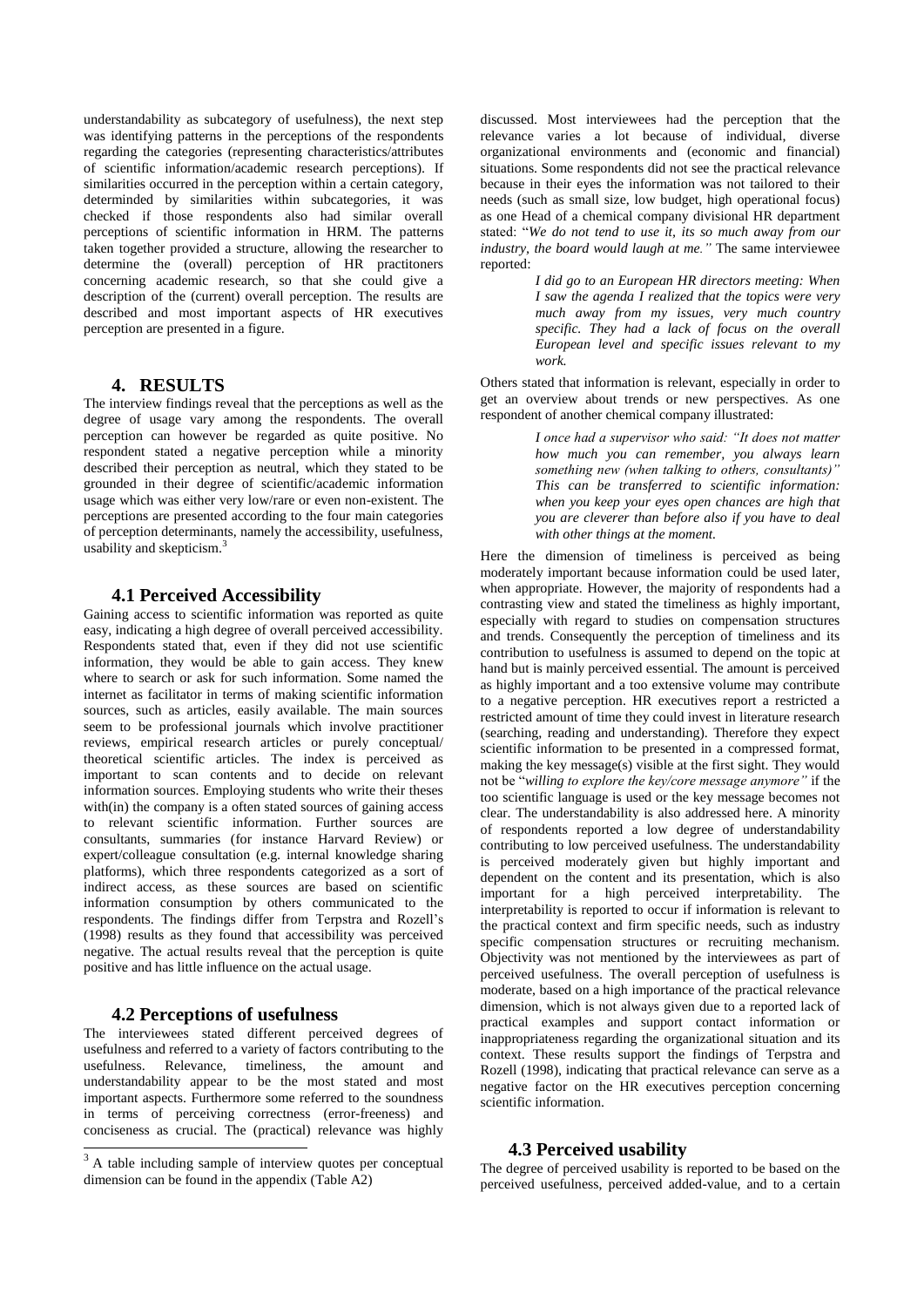extent believability and reputation. A new category, not proposed within the conceptual model emerged throughout the interview process. Most respondents mentioned the organizational capacities, such as time and resources (financial, workforce, etc.), and context as important aspect for the perceived usability of academic findings. Further, the aspects considered as important concerning usefulness also determine the perceived usability, such as timeliness, which was stated by most respondents with regard to usability. Consequently perceived usefulness is perceived as a prerequisite of usability of scientific information. Moreover, the added value is considered crucial. Most interviewees stated that including practical examples or guidelines on how to apply the ideas presented in academic findings within the practice would contribute to a positive perception of usability. Furthermore, information coming from well-know sources, for example universities or journals with a positive reputation, are considered as believable and usable. The overall findings involve high, but also low degrees of perceived usability, because some academic findings are considered to be not useable illustrated by a Head of HR of a manufacturing services subsidiary:

*If we have two applicants, both have the same background (same university, same age, etc) but only one aspect differs: one has followed a practical oriented apprenticeship. Then we would choose the one with practical experience because he is aware of the real-life situations. This can be transferred to academic work as well. Information produced by academics is nicely meant but if it lacks the knowledge about reality it is not usable. The basic knowledge foundation is missing.*

This perception is, however, not supported by the majority of interviewees. The perceived added value is relatively high because of a perceived contribution to the respondents' existing knowledge in the field of HRM in terms of new perspectives on general understandings or methods, providing detailed, welldefined, deeply researched/analyzed (expert) information about a specific topic currently dealt with by the HR executive or illustrating new trends, developments and areas of, and suggestions for, improvement. As the majority reports a high usability, the overall perceived usability is moderate to high.

### **4.4 Skepticism**

The reported degree of skepticism is moderate. Most participating HR executives stated that they are open to new scientific information in the field of HRM but only about one third would directly be willing to implement or test new ideas. Most of them stated that it needs to be well evaluated or empirically proven before implementation, and some state that one has to keep a critical (positive), interested and open perspective. The overall degree of skepticism is best illustrated by the Head of HR of a building envelop company:

> *We would not say that we "try" because we do not try to implement something. We are a medium size company, so we would not be the first ones to test if it would work. We consider an application if it was empirically tested/proven .An exception is if we have requested a certain study (project), then we have a higher impact.*

The presented perception matches the picture presented by Terpstra and Rozell (1998) which indicated a low degree of skepticism.

## **5. DISCUSSION: OVERALL PERCEPTION AND ACTUAL USAGE**

The overall perception was found to be quite positive, and even those who do not use scientific HR information at all reported a neutral perception. The positive attitude towards scientific information is mentioned to be grounded in the perception that academic research serves as a good source to explore new perspectives, ideas and developments in order to extend the HR executives' scope of knowledge although there are certain negative aspects reported: the amount is often perceived too extensive or the academic findings lack practical examples or support contact information. Even though the perception is mainly positive the degree of usage is described as "sporadically, superficial or rare". This was reported to be caused by a limited amount of time available to information consumption.

Operative/administrative activities require most of the HR executives' time, such as recruitment and selection processes or employee support function for instance concerning labor law. Moreover, HR executives tend to rely not only on scientific information, but also consult colleagues and experts within the firm. Some tend to take "*a parallel look: what does the theory suggest, what does the praxis suggest?".*

The main fields where scientific HRM information is used are:

- Health care management
- Demographical change
- (Recruitment and) selection process development
- Compensation structures and systems
- Key positions and succession planning

Considering the findings of the present study with regard to those identified fifteen years ago by Terpstra and Rozell (1998), it can be assumed that the perceived accessibility changed and does not represent a negative factor anymore as, especially the internet enables an easy access to every kind of information. The degree of skepticism seems to remain low and the practical relevance aspect remains crucial so that it can be to contribute to a negative perception if HR executives perceive a lack of practical focus within scientific HR information. Here, it needs to be stated that HR executives on the one hand wish to get practical examples and guidelines, but on the other hand do not have time and are not willing to read long articles. One might argue here that HR executives need to be able to consume scientific information and transfer the messages into the practical context, but if scholars only consider this one perspective they might risk missing a potential audience of their publications. Therefore, the HR executrices' expectations represent a challenge for scholars if the want their publications to be read by HR practitioners. Consequently, if HR scholars wish to address an audience that includes not only academics but also HR practitioners, the author(s) advice them to present their research findings in a way that meets HR practitioners expectations. Therefore, the dimensions that are found to be perceived crucial by HR executives are presented in figure 2. Scholars aiming to reach more HR executives could present their findings in an appropriate amount, for example providing summaries that present the key aspects and findings underlined by practical examples. Further, they could include information about relevant support contacts, such as institutions specialized in providing support for the specific HR topic dealt with by the given research. Moreover, the above presented HR fields, where scientific information was mainly used according to the respondents, can be considered by scholars when they think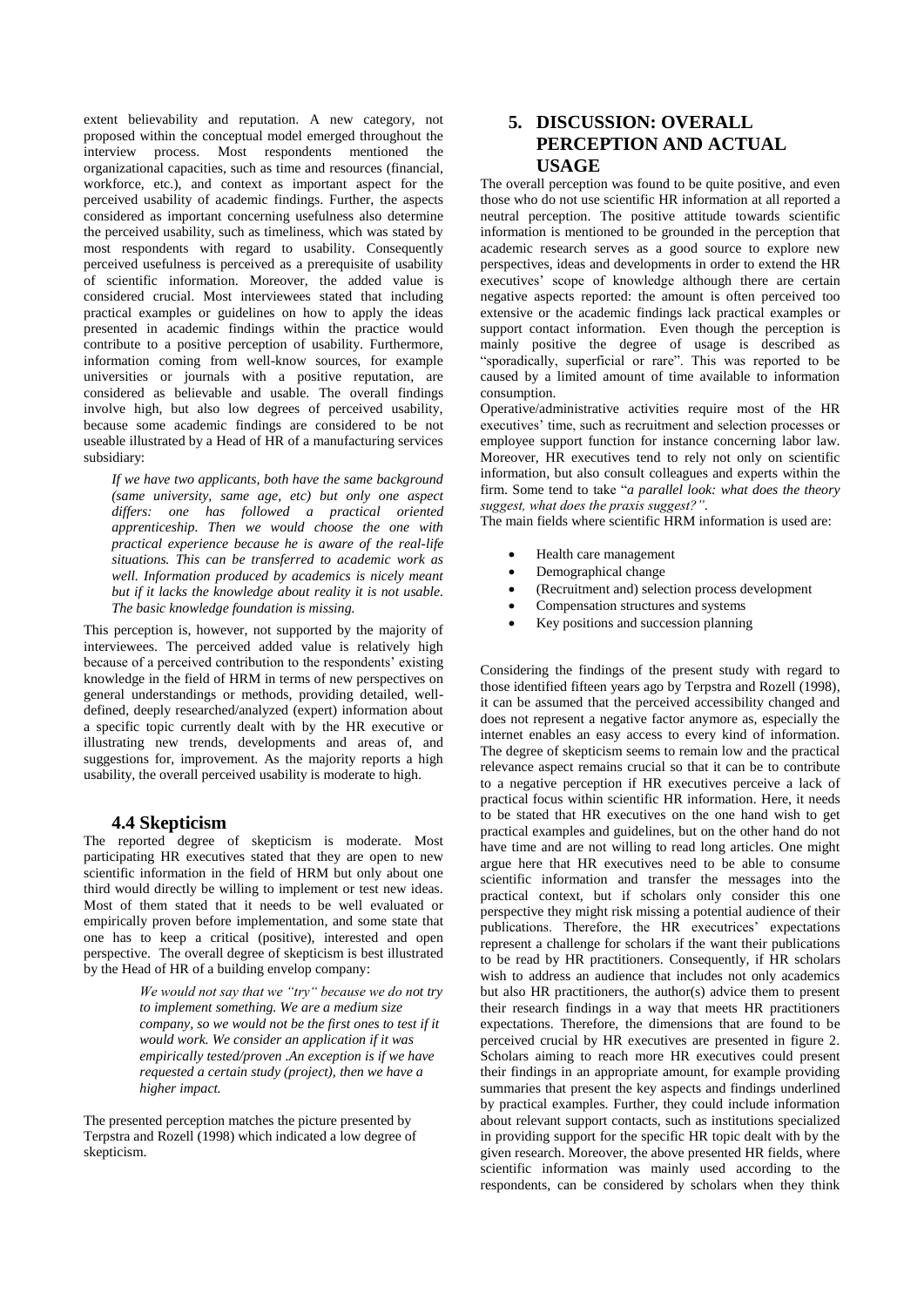about potential publishing channels. They could include their publications within journals of these fields in order to catch HR executives' attention and thus reach a broader audience. The findings indicate: Although a certain science-practice gap seems to remain, practitioners consider scientific information positive; a good source of new perspectives and ideas. Consequently, the question could be put on the table: do we need to reduce the gap completely; and whose responsibility is it? Can we as academics expect the HR practitioners to improve their abilities to understand our academic findings if we provide it in a way we commonly do? Or may we ask ourselves it is worth to make an effort to take a step towards HR executives' expectations, so that we possibly broaden the field of potential readers.

## **6. CONCLUSION**

Based on the ten semi-structured interviews of this research, it was found that the perception of scientific information in the field of HRM is quite positive. Accessing scientific HR information is perceived easy and skepticism was found to be low. The most important aspects for academic research in order to be perceived useful by HR executives are practical relevance timeliness, an appropriate amount and understandability of scientific information in the HRM context. The limited time capacity requires the information to be presented shortly, compact and appropriately formulated (not too scientifically). To be perceived actually usable, usefulness needs to be perceived as a prerequisite. Additionally, an added-value, a well-known author or institution and a belief in the research needs to be perceived by an HR practitioner. Consequently scholars that wish to meet HR executives' expectations are advised to consider the proposed aspects of perceptions while creating their publications. The stated degree of usage is

relatively low, which can be assumed to be mainly caused by restricted time capacities available for information consumption by HR executives. Those working in a more strategy oriented area seem to be more likely to have a positive perception and are able to spend more time on scientific information while those having a more administrative or operative focus seem to be less likely to use scientific information. This needs to be further investigated as it exceeds the scope of the present research. Further, the educational background may represent an impacting factor and should be further investigated. Limitations of the present research include a limited capacity of time and scope so that the sample size is relatively small. Consequently it is suggested to conduct further research including a bigger sample size and a consideration of additional potential impacting factors such as the educational and demographical background, the organizational culture or industry specific business conditions, such as company size, customer or supplier base.

## **7. ACKNOWLDGEMENTS**

My thanks to the participating firms and especially to the eleven interview participants for investing their time and for their honest, interesting opinions. A special thank to my first supervisor who provided great professional and mental support throughout the research period and to my second supervisor for additional support and contributing thoughts. A final thank to those that helped with providing contact persons within the companies, the contact persons that enabled the contact with the HR executives and to my parents who supported and enabled the whole bachelor study.



**Figure 2: Factors found to perceived most important by HR executives' regarding academic research**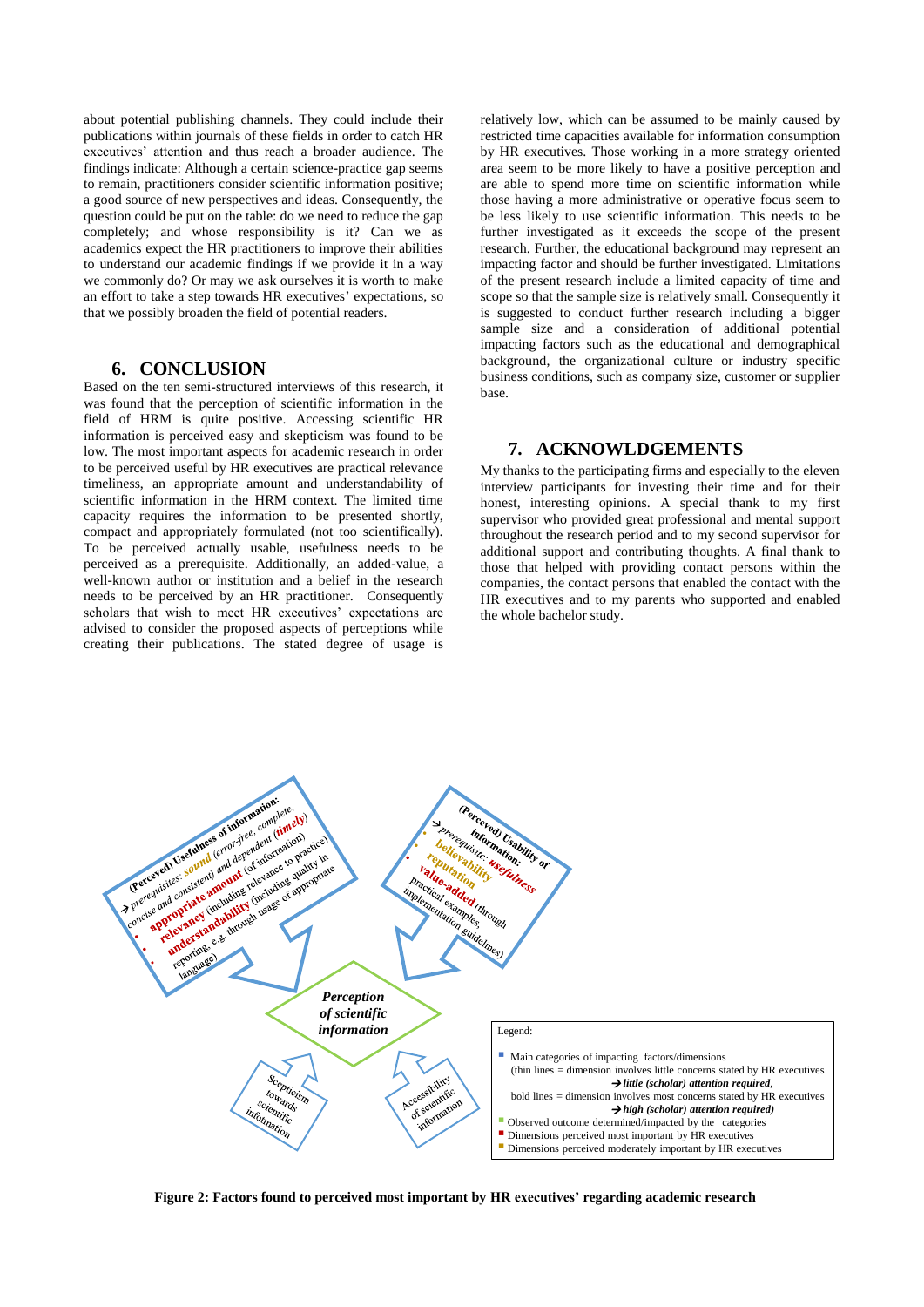## **8. REFERENCES**

- Boaz, A., & Ashby, D. (2003). *Fit for purpose?: assessing research quality for evidence based policy and practice*. London: ESRC UK Centre for Evidence Based Policy and Practice.
- Bovee, M., Srivastava, R. P., & Mak, B. (2003). A Conceptual Framework and Belief-Function Approach to Assessing Overall Information Quality. *International journal of intelligent systems*, *18*(1), 51–74.
- Brinn, T., Jones, M. J., & Pendlebury, M. (2000). Measuring research quality: peer review 1, citation indices 0. *Omega*, *28*(2), 237–239.
- Butler, L. (2008). Using a balanced approach to bibliometrics: quantitative performance measures in the Australian Research Quality Framework. *Ethics in Science and Environmental Politics*, *8*(DfES 2006), 83–92.
- Cheek, J., Garnham, B., & Quan, J. (2006). What's in a number? Issues in providing evidence of impact and quality of research(ers). *Qualitative health research*, *16*(3), 423–35.
- Chen, C. C., & Tseng, Y.-D. (2011). Quality evaluation of product reviews using an information quality framework. *Decision Support Systems*, *50*(4), 755–768.
- Deadrick, D. L., & Gibson, P. a. (2007). An examination of the research–practice gap in HR: Comparing topics of interest to HR academics and HR professionals. *Human Resource Management Review*, *17*(2), 131–139.
- Ellson, T. (2009). Assessing contribution of research in business to practice. *Journal of Business Research*, *62*(11), 1160–1164.
- Eppler, M., & Wittig, D. (2000). Conceptualizing information quality: a review of information quality frameworks from the last ten years. *Proceedings of 5th International Conference on Information Quality (ICIQ 2000)*.
- Fleetwood, S., & Hesketh, A. (2006). HRM-performance research: under-theorized and lacking explanatory power. *The International Journal of Human Resource Management*, *17*(12), 1977–1993.
- Frey, B., & Rost, K. (2010). Do rankings reflect research quality? *Journal of Applied Economics*, *13*(1), 1–38.
- Gong, Y., Law, K., Chang, S., & Xin, K. (2009). Human resources management and firm performance: The differential role of managerial affective and continuance commitment. *Journal of Applied Psychology*, *94*(1), 263– 275.
- Hilgert, R. (1972). Business schools fail to communicate with managers. *Business Horizons*, *15*(6), 59–63.
- Jeong, M., & Lambert, C. U. (2001). Adaptation of an information quality framework to measure customers' behavioral intentions to use lodging Web sites. *International Journal of Hospitality Management*, *20*(2), 129–146.
- Jones, M. J. (1999). Critically evaluating an applications vs theory framework for research quality. *Omega*, *27*(3), 397–401.
- Kahn, B. K., Strong, D. M., & Wang, R. Y. (2002). Information quality benchmarks: product and service performance. *Communications of the ACM*, *45*(4ve), 184–192.
- Korhonen, P., Tainio, R., & Wallenius, J. (2001). Value efficiency analysis of academic research. *European Journal of Operational Research*, *130*(1), 121–132.
- Lee, Y., Strong, D., Kahn, B., & Wang, R. (2002). AIMQ: a methodology for information quality assessment. *Information & management*, *40*(2), 133–146.
- Liu, Y., Combs, J., Jr, D. K., & Ireland, R. (2007). The value of human resource management for organizational performance. *Business horizons*, *50*(6), 503–511.
- Madnick, S., Wang, R., Lee, Y., & Zhu, H. (2009). Overview and framework for data and information quality research. *Journal of Data and Information Quality (JDIQ)*, *1*(1), 1–22.
- O'Reilly, C. (1982). Variations in decision makers' use of information sources: The impact of quality and accessibility of information. *Academy of Management Journal*, *25*(4), 756–771.
- Salaün, Y., & Flores, K. (2001). Information quality: meeting the needs of the consumer. *International Journal of Information Management*, *21*, 21–37.
- Seglen, P. O. (1997). Citations and journal impact factors: questionable indicators of research quality. *Allergy*, *52*(11), 1050–6.
- Shinzato, K., Shibata, T., Kawahara, D., & Kurohashi, S. (2012). TSUBAKI: An Open Search Engine Infrastructure for Developing Information Access Methodology. *Information and Media Technologies*, *7*(1), 354–365.
- Stvilia, B., Gasser, L., Twidale, M. B., & Smith, L. C. (2007). A framework for information quality assessment. *Journal of the American Society for Information Science and Technology*, *58*(12), 1720–1733.
- Terpstra, D., & Rozell, E. (1998). Human resource executives' perceptions of academic research. *Journal of Business and Psychology*, *13*(1), 19–29.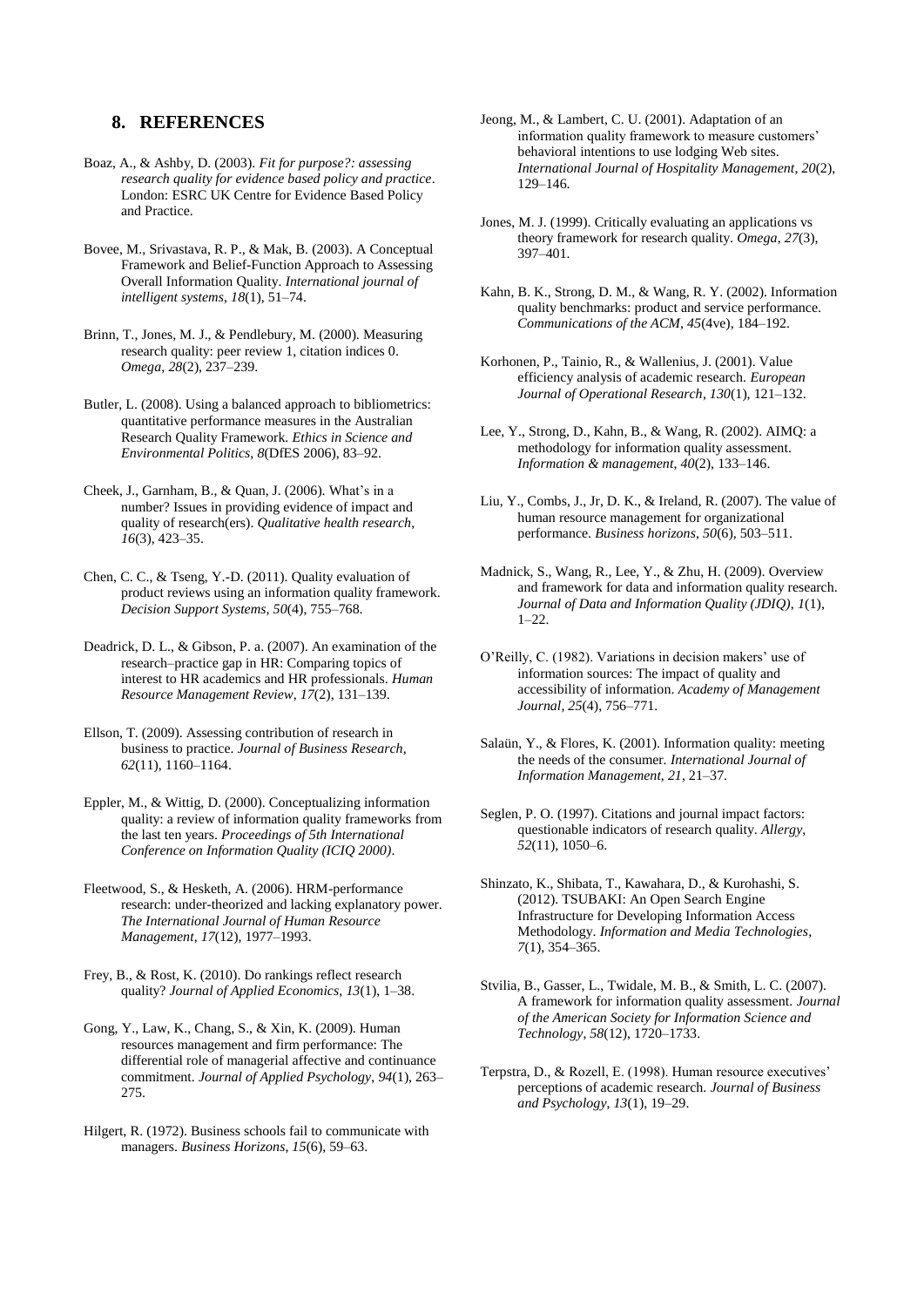## **APPENDIX**

- A. ADDITIONAL TABLES
- **A.1 Overview of participating companies**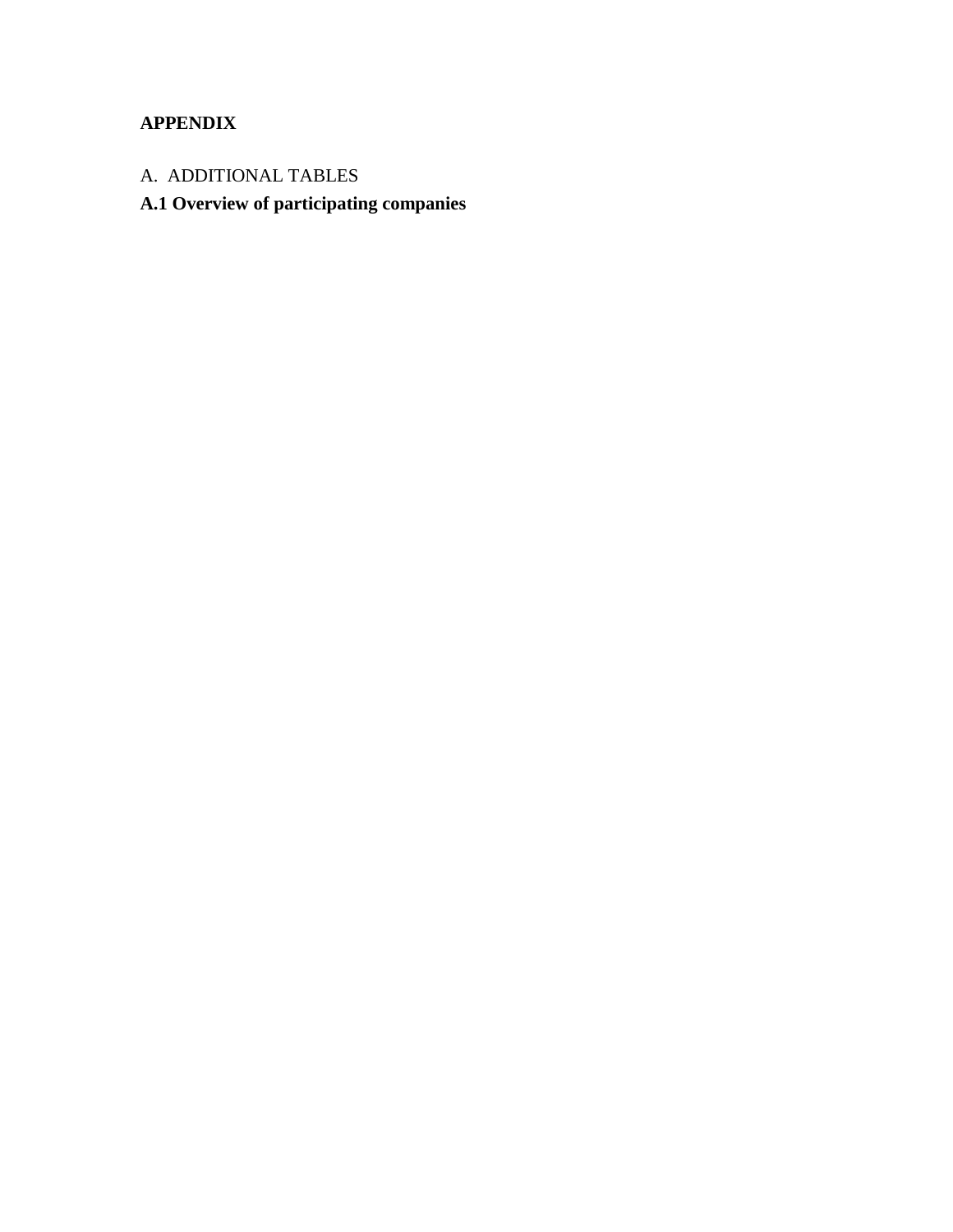## **Table A1: Overview of participating firms**

| Company      | size<br>(number<br>of<br>employees)                                                                                                               | <b>Industry</b>                               | short description/company profile<br>Location                                                                                                                                                                                                                                                                                                                             |                               | <b>Interviews</b><br>conducted                                          | <b>Interviewee</b><br>function                                                              |
|--------------|---------------------------------------------------------------------------------------------------------------------------------------------------|-----------------------------------------------|---------------------------------------------------------------------------------------------------------------------------------------------------------------------------------------------------------------------------------------------------------------------------------------------------------------------------------------------------------------------------|-------------------------------|-------------------------------------------------------------------------|---------------------------------------------------------------------------------------------|
| Company      | ~111~000                                                                                                                                          | chemicals                                     | The company represents one of the world's<br>leading chemical company, including about 15<br>business divisions serving several markets<br>Germany<br>1<br>such as the food, chemical, construction or<br>automotive industry. They are operating in<br>more than 80 countries worldwide.                                                                                 |                               | <b>HR Business Partner</b><br><b>Regional Business</b><br>Unit (Europe) |                                                                                             |
| Company      | The company belongs to the top chemical<br>Germany<br>companies worldwide, includes 15 businesses<br>and is operating on 51 manufcturing sites in |                                               |                                                                                                                                                                                                                                                                                                                                                                           | 1<br>(business<br>division 1) | Head of Human<br>Resource department<br>of business unit                |                                                                                             |
| 2            | ~15000                                                                                                                                            | chemicals                                     | eleven countries. Its chemical products, such<br>as chemical intermediates, serve a diverging<br>range of end-user markets.                                                                                                                                                                                                                                               | UK                            | (business<br>division 2)                                                | Head of HR of<br>business division 2<br>(firm's core<br>business) Europe                    |
| Company<br>3 | ~105000                                                                                                                                           | automotive                                    | The company is one of the main car<br>manufacturers worldwide, serving markets in<br>more than 150 countries.                                                                                                                                                                                                                                                             | Germany                       | 1                                                                       | Human Resource<br>Management of one<br>production site                                      |
| Company<br>4 | ~118000                                                                                                                                           | electronics                                   | The company provides healthcare, lightening<br>and lifestyle electronic products. It is operating<br>and serving markets worldwide in more than<br>100 countries.                                                                                                                                                                                                         | Netherlands                   | 1                                                                       | Project management<br>on culture and<br>change belonging to<br>HRM, before: pure<br>HR role |
| Company<br>5 | ~14500                                                                                                                                            | plastic<br>films                              | one of the leading plastic film companies, their<br>portfolio includes plastic films for a variety of<br>industries such as building, automotive,<br>electronics, swimming pools, etc.                                                                                                                                                                                    | Germany                       | 1                                                                       | head of the group's<br><b>HQ HRM</b><br>department (central<br>function)                    |
| Company<br>6 | ~1000                                                                                                                                             | chemicals                                     | The entire production of its products, being<br>mainy fine chemicals and functional polymers<br>is performed on three production sites in one<br>region of Germany. The traditionally grown<br>medium-size company serves different<br>markets in Europe, such as pharmaceutical,<br>agrochemical or cosmetical industries.                                               | Germany                       | 1                                                                       | Head of the<br>company's HR<br>department                                                   |
| Company      | ~1000                                                                                                                                             | building<br>envelopes                         | The market leader for building envelopes<br>covers a product range of windows and doors<br>systems and facade systems as well as solar<br>solutions. The company is present in 78<br>countries and its ~5000 employees are<br>working worldwide.                                                                                                                          | Germany                       | 1 (with two<br>participants                                             | $(1)$ Head of HR<br>department $& (2)$<br>HR representative<br>talentmanagement             |
| Company<br>8 | ~100                                                                                                                                              | technologic<br>al/<br>engineering<br>services | The company represents a subsidiary of a<br>large German industrial service provider. The<br>subsidiary provides technical solution and<br>engineering services, in form of consulting,<br>planning, developing, assembling and<br>installing solutions. With these services they<br>are serving a niche markets mainly in<br>Germany, but also within Italy and Romania. | Germany                       | 1                                                                       | Head of subsidiary's<br>Human Resource<br>department                                        |
| Company<br>9 | ~1000                                                                                                                                             | disposals/<br>waste<br>manageme<br>nt         | The company is offering waste disposal<br>solutions and recycling options for private,<br>industrial or local authority customers across<br>Europe, especially in Germany and Poland                                                                                                                                                                                      | Germany                       | 1                                                                       | Group leader<br><b>HR Business Partner</b>                                                  |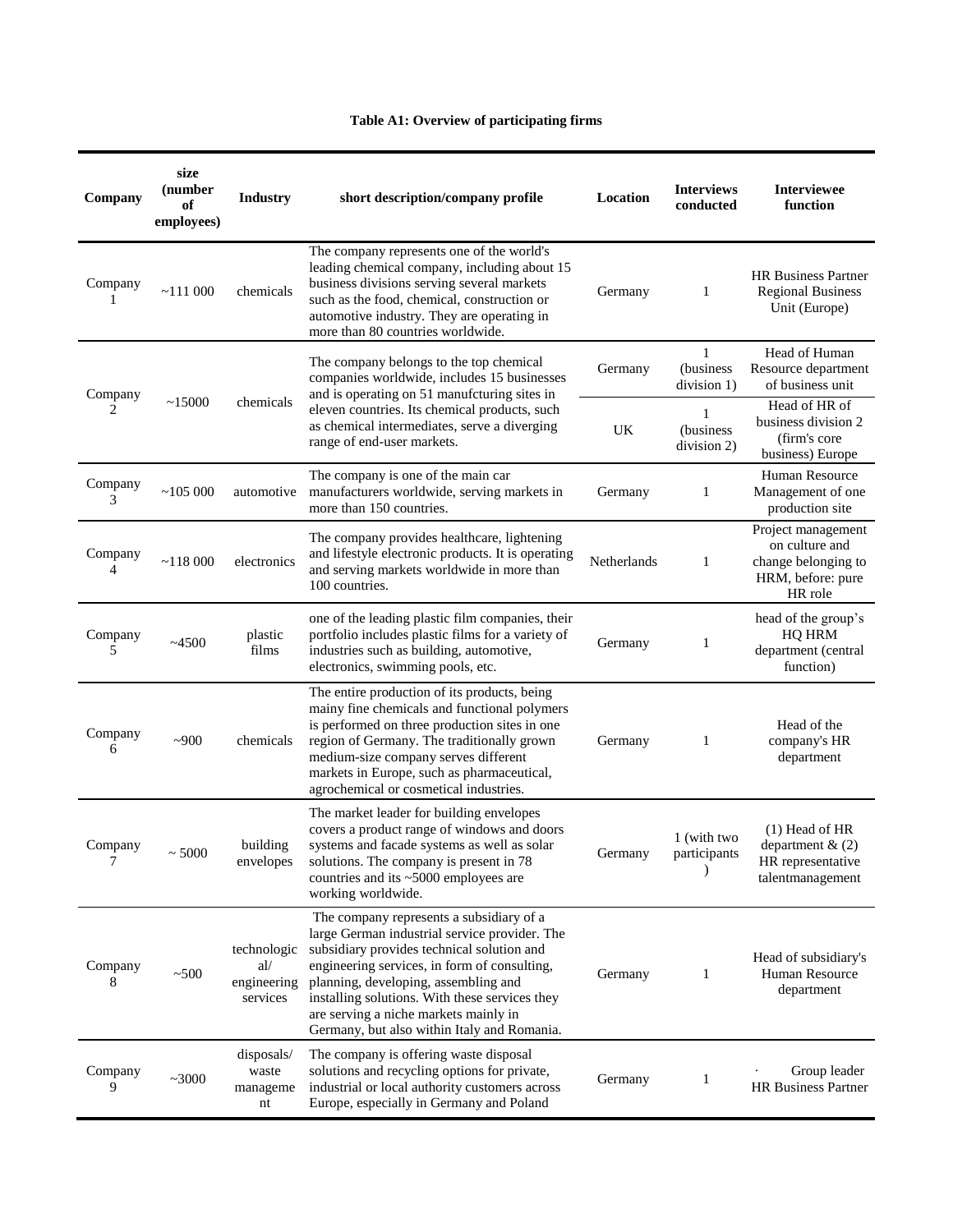## **A.2 Sample of interview quotes per conceptual dimension**

| Sample quotes<br>of HR                                       | <b>Accessibility</b>                                                                                                                                                                                                                                                                                                                                                                                             | <b>Usefulness</b>                                                                                                                                                                                                                             |                                                                                                                                                                                        |                                                                                                                                                                                                                                                                                                                                                     |                                                                                                                                                                                                                                                                                  |                                                                                                                                                                                                                                                                                                                                                                                                                     |  |
|--------------------------------------------------------------|------------------------------------------------------------------------------------------------------------------------------------------------------------------------------------------------------------------------------------------------------------------------------------------------------------------------------------------------------------------------------------------------------------------|-----------------------------------------------------------------------------------------------------------------------------------------------------------------------------------------------------------------------------------------------|----------------------------------------------------------------------------------------------------------------------------------------------------------------------------------------|-----------------------------------------------------------------------------------------------------------------------------------------------------------------------------------------------------------------------------------------------------------------------------------------------------------------------------------------------------|----------------------------------------------------------------------------------------------------------------------------------------------------------------------------------------------------------------------------------------------------------------------------------|---------------------------------------------------------------------------------------------------------------------------------------------------------------------------------------------------------------------------------------------------------------------------------------------------------------------------------------------------------------------------------------------------------------------|--|
| executives'<br>perceptions<br>per<br>conceptual<br>dimension |                                                                                                                                                                                                                                                                                                                                                                                                                  | soundness of information<br>(prerequire)                                                                                                                                                                                                      | dependent<br>(timely)                                                                                                                                                                  | (appropriate) amount                                                                                                                                                                                                                                                                                                                                | understandability                                                                                                                                                                                                                                                                | relevance (to practice)                                                                                                                                                                                                                                                                                                                                                                                             |  |
| 1.                                                           | I know where I get the<br>information I need. If I do not<br>have access but think that there is<br>scientific information available<br>for the topic at hand, I organize<br>it[] I perceive the accessibility<br>as quite easy. Especially the<br>development of the internet<br>facilitated and highly improved<br>the access to information.<br>Indirect access is provided by<br>consultation of colleagues. | Should not be taken out of<br>the air: scientific/academic<br>foundation/base. []<br>Statistical analyses (e.g.<br>societal, demographical<br>changes and trends) can be<br>very interesting, here the<br>empirical relation is<br>important. | Should be<br>timely!<br>Especially if<br>costs to acquire<br>information are<br>involved: not<br>older than 12<br>month, relevance<br>decreased<br>quickly, as well<br>as correctness. | We do not spend endless<br>time on searching and<br>reading long articles, (no<br>the time to do so), articles<br>need to be short,<br>compressed, summed in a<br>good way, the main<br>aspect/key aspect has to<br>be visible on the first<br>sight, when I search for<br>specific information I<br>have a higher tolerance<br>for longer articles | The information needs to<br>be adjusted to the needs of<br>a diversity of people<br>involved so that they are<br>able to understand the<br>information<br>articles need to be<br>understandable (I do not<br>want to read five times to<br>be able to understand the<br>content) | Sometimes "reality and<br>praxis are two pair of<br>shoes". Scientific articles<br>are often very enthusiastic<br>and loose the realistic<br>aspect. Especially in<br>Personnel management it is<br>difficult because employees<br>need to take part and accept<br>e.g. changes and the<br>implementation process (of<br>concepts). This is often<br>more difficult than<br>presented within scientific<br>studies. |  |
| 2.                                                           | I could have access if I would<br>have needed it but I do not use<br>scientific information/academic<br>research.                                                                                                                                                                                                                                                                                                | To be qualitative it needs<br>to follow a certain<br>structure and should<br>consider a sufficient<br>amount of units of<br>analysis.                                                                                                         | The point in time<br>is important, it<br>has to be<br>available when<br>needed.                                                                                                        | There are always too<br>many information, I do<br>not read everything (not<br>possible from a time<br>perspective, one needs to<br>decide what is relevant to<br>oneself)                                                                                                                                                                           | Should not be formulated<br>on a too high academic<br>language level, for<br>example if one does not<br>understand many terms<br>because definitions/<br>explanations are missing,<br>otherwise it won't be used<br>and understood by<br>practitioners.                          | I do not put effort in it if<br>there is no need (otherwise I<br>waste time). One can<br>compare that with a blind<br>person who wants to get his<br>driving license. The blind<br>can learn the rules, but it<br>will not help him.                                                                                                                                                                                |  |
| 3.                                                           | The information quality level in<br>the HR function is even higher<br>compaired to other functions<br>within the company, we have a<br>huge variety of information<br>sources/different media (e.g. a lot<br>online: specific HRM tool)                                                                                                                                                                          | Needs to be underpinned<br>with evidence in order to<br>have worth.                                                                                                                                                                           | Articles can be<br>used later as well<br>if they become<br>relevant.                                                                                                                   | Acceptable amount of<br>effort to get an overview?<br>If not, for example if it<br>includes 17 pages, almost<br>no practitioner will read it<br>--> a short, precise<br>presentation of the key<br>message/aspects, amount<br>available is usually too<br>much/high                                                                                 | The information<br>(especially articles) need<br>to be clearly<br>understandable.                                                                                                                                                                                                | Industry type specific<br>benchmarks should be<br>involved/given as survey<br>information on different<br>industries is less relevant                                                                                                                                                                                                                                                                               |  |

**Table A2: Sample of interview quotes per conceptual dimension<sup>4</sup>**

 $4$  The complete raw data is available upon request. Contact the author.

 $\overline{a}$